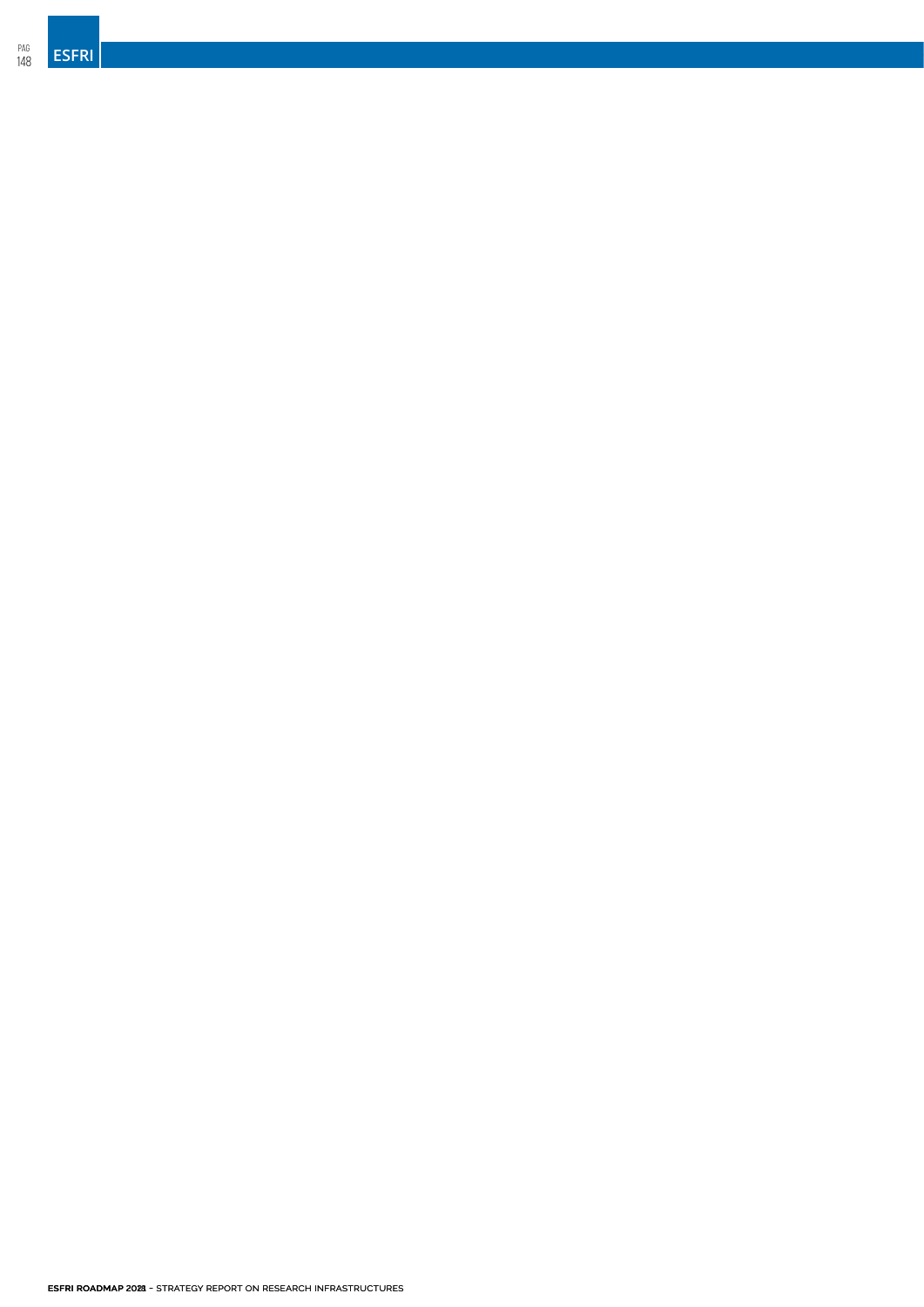# **RELEVANCE & IMPACT**

The Section 3 of the Landscape Analysis focuses on the Research Infrastructure services and their broader impacts, describing not what the landscape is, but what it can do. As it is not feasible to demonstrate comprehensively in such a document the broad range of impact areas where Research Infrastructures make a relevant contribution, this section has been developed in the form of selected examples.

The following impact areas are addressed:

- 150 ESFRI ESFRI RIs [FOR SUSTAINABLE DEVELOPMENT GOALS](#page-3-0)
- 155 ESFRI RIs [IN RESPONSE TO EMERGENCIES](#page-8-0)
- 158 ESFRI RIs [FOR DIGITAL TRANSFORMATION](#page-11-0)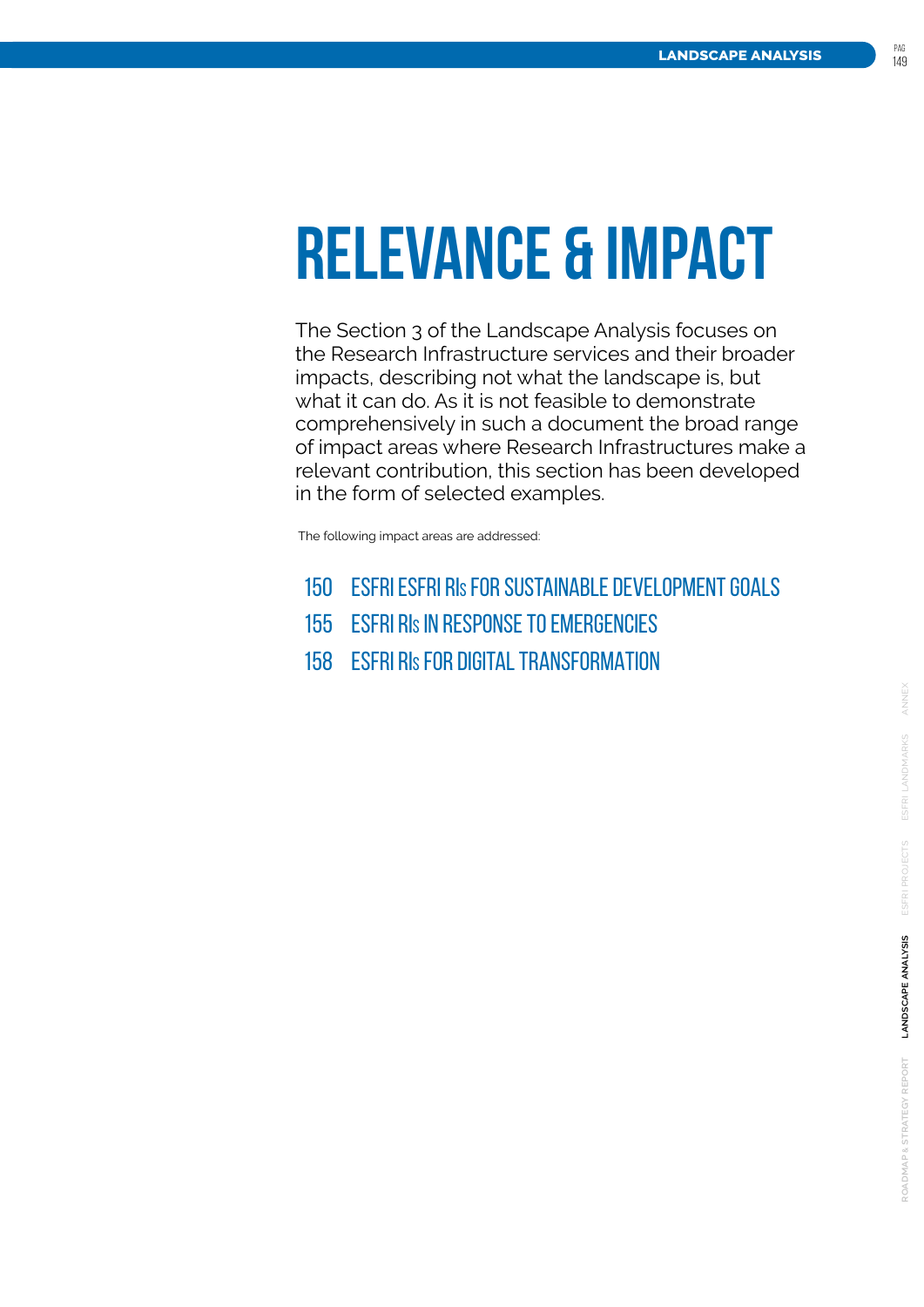# <span id="page-3-0"></span>**ESFRI RIs FOR SUSTAINABLE DEVELOPMENT GOALS**

ESFRI reflects in its White Paper that the European landscape of Research Infrastructures addresses the overall objectives of the new European Research Area (ERA) and is being constantly optimised producing new science to tackle new societal challenges and to contribute to the global Sustainable Development Goals (SDGs). The SDGs have become the world's shared framework for sustainable development and call for actions by all the actors of the society, including science and research. A holistic framework for action that reduces the complexity and encompasses the 17 SDGs and their 169 Targets was suggested by the UN Sustainable Development Solutions Network in the paper Six transformations to achieve the Sustainable Development Goals published in the journal Nature Sustainability in August 2019**<sup>1</sup>** .

| 1 <sub>max</sub><br>MÒ A         | $2 \frac{mn}{mn}$ | <b>LOODIKE ALTH</b><br><b>MOVIES SENS</b> | 4 BALTY              | <b>5 двиги</b><br>≘       | <b>CLEAN MALIER</b><br>6<br><b>DESANTATON</b> |
|----------------------------------|-------------------|-------------------------------------------|----------------------|---------------------------|-----------------------------------------------|
| AFFORDABLE AND<br>7              | DECENT WORK AND   | 9 ментализиров                            | 10 NOVEMBER<br>Ξ     | 11 DECIMBER CITES<br>1386 | <b>SUCKSET</b><br><b><i>MOPEDUCTOR</i></b>    |
| $13 \frac{\text{cm}}{\text{cm}}$ | 14 Harvara        | $15III_{500}$                             | 16<br><b>THEFT I</b> | 17 PARTNERSHIPS           |                                               |

These six SDG Transformations are suggested as modular building-blocks of SDG achievement: (1) education, gender and inequality; (2) health, well-being and demography; (3) energy decarbonisation and sustainable industry; (4) sustainable food, land, water and oceans; (5) sustainable cities and communities; and (6) digital revolution for sustainable development.

The impact of the ESFRI Research Infrastructures reaches all these six transformations. ESFRI Research Infrastructures cover most scientific fields, from Social Sciences & Humanities via Health & Food and Environment to Energy and Physical Sciences & Engineering, and thanks to synergies and interdisciplinary research, they generate knowledge and impact in all these fields including the interface between different disciplines. This is why, by using synergistically their capacities from all scientific fields, ESFRI Research Infrastructures have high potential to address complex phenomena like grand societal and scientific challenges – e.g. climate change, population increase and differential ageing, food and energy sustainability. Of the identified 17 SDGs, all of them are addressed by the

European Research Infrastructures, and are linked directly or indirectly to the research conducted within them. Therefore, following the Transformations approach described earlier, which identifies synergies in the sustainable development pathways, this chapter focuses on inter-relationships and multiple benefits which ESFRI Research Infrastructures provide in achievement of strongly interdependent SDGs. Keeping in mind that the SDGs can be addressed in parallel in several transformations, only the most relevant SDGs and contributions of Research Infrastructures will be highlighted in this Chapter. It is also important to mention that the transversal SDGs (16) Peace, Justice, and Strong Institutions and (17) Partnerships for the Goals, and the Research Infrastructures' input for their achievements are considered in articulation with all the transformations and are applicable to all the Research Infrastructures in all scientific fields. Therefore, in order to make the overview of the contributions of the Research Infrastructures to the achievements of the SDGs systematised and structured, the relevant SDGs will be presented in this Chapter in the following way:

#### **Transformation 1: education, gender and inequality**

SDG (1) No Poverty, (4) Quality Education, (5) Gender Equality, (8) Decent Work and Economic Growth, (10) Reducing Inequalities

#### **Transformation 2: health, well-being and demography**

SDGs (2) Zero Hunger, (3) Good Health and Well-being

#### **Transformation 3: energy decarbonization and sustainable industry** SDGs (7) Affordable and Clean Energy

#### **Transformation 4: sustainable food, land, water and oceans**

SDGs (6) Clean Water and Sanitation, (13) Climate Action, (14) Life Below Water, (15) Life On Land

#### **Transformation 5: sustainable cities and communities**

SDGs (11) Sustainable Cities and Communities, (12) Responsible Consumption and Production

**Transformation 6: digital revolution for sustainable development** SDGs (9) Industry, Innovation and Infrastructure

#### **Transversal SDGs**

(16) Peace, Justice, and Strong Institutions, (17) Partnerships for the Goals

**<sup>1.</sup>** Six Transformations to achieve the Sustainable Development Goals. Sachs, J.D., Schmidt-Traub, G., Mazzucato, M. et al. Nat Sustain 2, 805–814 (2019) *https://www.nature.com/articles/s41893-019-0352-9?proof=t*

**esfri roadmap 2021** - strategy report on research infrastructures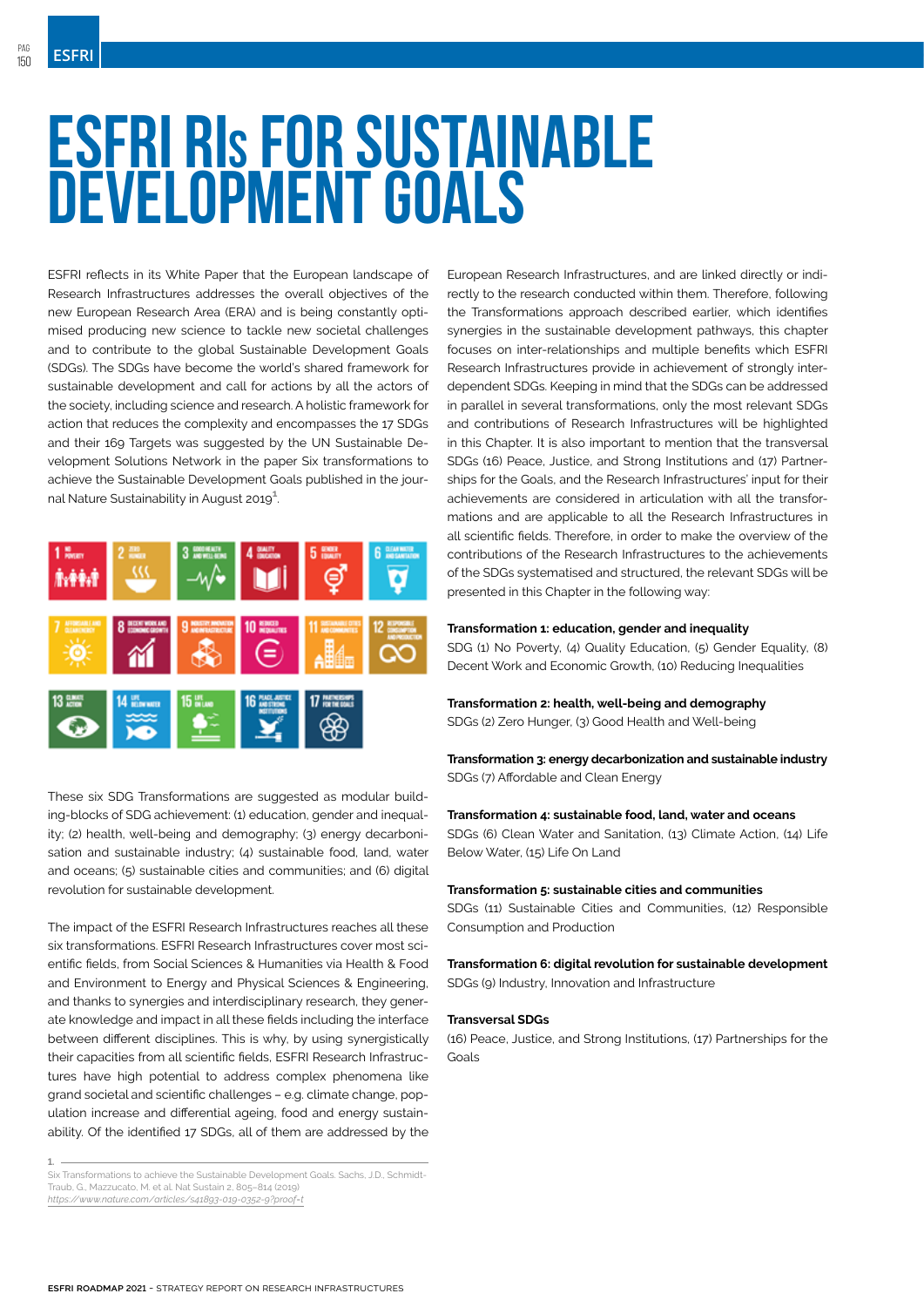### **TRANSFORMATION 1 education, gender and inequality**



ESFRI Research Infrastructures from all the research fields are strongly supporting the implementation of these SDGs and promote through their organization education, gender equality, and lower inequalities thus contributing to economic growth and elimination of extreme poverty. All ESFRI Research Infrastructures, along with running programs for training students and professional researchers, propose multiple education programmes, very often focused on school-age children, as well as teacher training programs at regional, national, and international levels. ESFRI Research Infrastructures put in their recruitment strategies the objective of gender balance and support all the initiatives which aim at reducing inequalities (e.g. working with refugees and people with disabilities). The Social Science domain has been selected here to illustrate remarkable contributions to this group of SDGs within *Transformation 1*.

CLARIN ERIC contributes directly to SDGs (4), (5) and (8) with its language resources which provide an easy-to-use infrastructure with digital artefacts and contribute to increasing the number of adults with relevant skills for decent jobs and digital literacy; online availability of these artefacts contributes to equal access, including people with disabilities. CLARIN datasets can be used to develop and evaluate Machine Translation or Automatic Text Simplification technologies, which can contribute to the promotion of secure working environments for migrant workers, and to the promotion of tourism, local culture and products.

The **European Social Survey ERIC** addresses all of these SDGs (1), (4), (5), (8), (10) not only tapping them individually but allowing cross domain and often across time analysis. ESS includes detailed measurement of highest level of education assessed in relation to a wide variety of other outcomes from health, well-being or economic inequality. ESS allows gender analysis of all of its data and in 2023 will include its first dedicated module on the topic 'Gender in Contemporary Europe: Rethinking Equality and the Backlash'. The module will measure five dimensions: identity, sexism, experiences, salience and policy instruments.

### **TRANSFORMATION 2 health, well-being and demography**



These SDGs can be achieved within *Transformation 2* and key investments in health and well-being. The Research Infrastructures in the field of biology and health are the most natural supporters of this group of SDGs.

**MIRRI** can contribute to deliver the impacts of the SDG (3), mostly on tackling epidemics of major communicable diseases by performing research on pathogenic microorganisms and human infectious diseases. It also develops new (bio)pharmaceuticals/ therapeutic solutions, including antimicrobials, vaccines, phage therapies and microbiome therapeutics. By collaborating on the research and development of new, safe and healthy food products, or on delivering resources and methods for biological management of soils and crops, MIRRI can contribute to promoting sustainable food production systems and access to safe, nutritious and sufficient food.

**EATRIS ERIC**, which mission is to accelerate the translation of scientific discoveries into patient benefit, contributes directly to the SDG (3). EATRIS supports early stages of health and medicines research where the risk of failure to reach the patient is particularly high and where there is a crucial need for cross-sectoral and multi-disciplinary collaboration.

**Euro-BioImaging ERIC** is particularly well aligned with SDG (3), as its users are especially engaged in research that aims to elucidate mechanisms for cell regulation and survival, disease development and aging mechanisms, as well as diagnostics, and therapeutic intervention. Equally relevant is Euro-BioImaging's contribution to achieving SDG (2), as imaging of, for example, plant cells can provide important insight on nutritional composition, adaptation to extreme conditions, or phenotypic changes driven by genetic engineering.

**ELIXIR** contributes to SDG (2). Successful applications of bioinformatics to food production are used in farming and agriculture – e.g. crop and breeds development, pest and pathogen control – and are key to ensuring security of food supplies globally, including facing climate and environmental change. Bioinformatics applications are well recognised in the area of health, and range from disease diagnostic and prevention to epidemics preparedness and response, personalised medicine, and the development of new drugs and treatments.

INFRAFRONTIER contributes to Goal (3) particularly to the targets related to fighting pandemics and epidemics and non-communicable diseases, securing access to affordable medicines and vac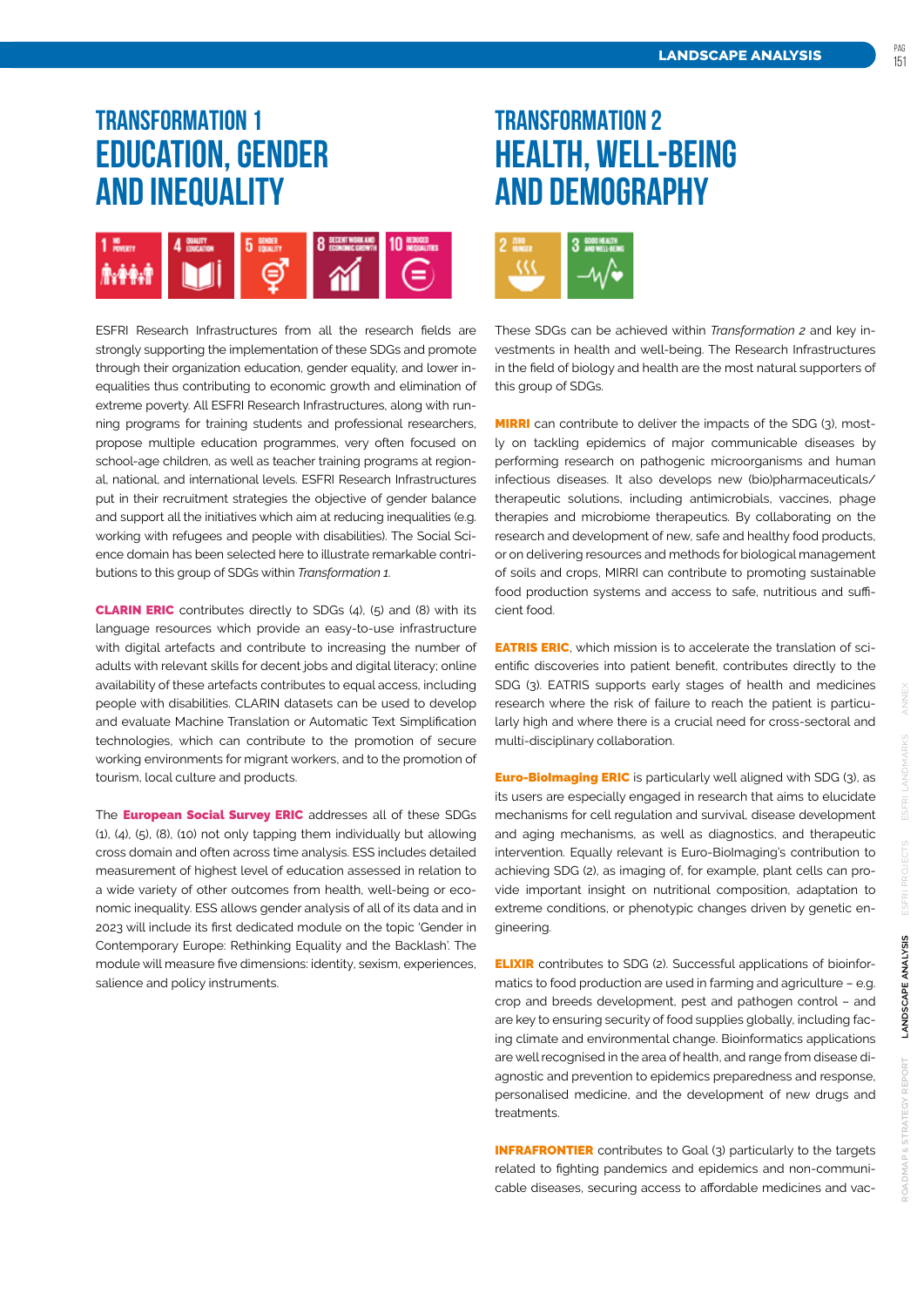cines and reduce the effects of hazardous environmental agents on health.

ESFRI Research Infrastructures from the domain of Environmental Sciences and Physics are also significant contributors to this group of SDGs.

ACTRIS brings elements that contribute to Goal (2). Capacity to forecast weather and weather extremes assist farmers to their operational decisions. In addition, tracking the deposition of specific compounds present in the particulate phase or gas phase, which have serious impacts on ecosystems' health, the quality of soils and waters and, directly or indirectly, on agricultural production. For ACTRIS better climate forecasting will be key to anticipate the key risks that climate poses to public health in particular countries and regions.

The technologies, know-how and scientific advances behind accelerator-based high-energy physics have historically produced numerous applications in medicine. The ultrafast and extremely brilliant X-ray pulses generated in fast succession by the **European** XFEL enable insight into the atomic structure of pathogenic viruses, bacteria, and their proteins in unprecedented detail. Structural data of pathogens relevant for infectious diseases and noncommunicable diseases such as cancer can inform the development of effective vaccines and medication. Scientists can also use the European XFEL to explore the dynamics of biological reactions, gaining information into, for example, how drug molecules interact with pathogens in order to develop strategies to circumvent antimicrobial resistance.

The development of new-generation superconducting magnets and other technologies in the framework of the **HL-LHC** project of CERN brings the potential of very relevant applications to imaging and facility for cancer therapy.

Examples can also be given for the domain of Social Sciences & **Humanities** 

DARIAH ERIC contributes to SDGs (2) and (3) providing an unprecedented data and methodological resource base for pursuing these questions, significantly supplementing existing resources for incorporating cultural and historical perspectives into research.

**SHARE ERIC** is the largest pan-European social science panel study providing internationally comparable longitudinal micro data which allows insights in the fields of public health and socio-economic living conditions of European individuals, both for scientists and policy makers.

The **European Social Survey ERIC** also contributes to SDG (3) providing a comprehensive comparative pan-European dataset on the social determinants of health and health inequalities including both physical and mental health, combining rich data on living conditions, with a variety of lifestyle factors and health outcomes.

### **TRANSFORMATION 3 energy decarbonisation and sustainable industry**



This SDG can be achieved via *Transformation 3* ensuring universal access to modern energy sources, decarbonizing the energy system and reducing industrial pollution. The most relevant contributors to the implementation of this SDG are the Research Infrastructures from energy research field. The Research Infrastructures from the field of Social Sciences are important actors as well monitoring the societal attitude towards this issue.

MYRRHA will contribute in several manners to the international nuclear landscape and beyond and to SDG (7) by offering a solution for the elimination of nuclear waste by performing the transmutation of its very long-lived nuclear isotopes into short-lived ones and by providing a method for better utilisation of nuclear fuels.

EU-SOLARIS is focused on Concentrated Solar Power / Solar Thermal Electricity (CSP/STE). CSP/STE is a possible key future technology for the decarbonisation of the energy sector and the mitigation of the climate change through the reduction of greenhouse gas emissions from fossil fuels currently used to generate electricity. Each square metre of CSP mirror surface, for example, may be enough to avoid 200 to 300 kilograms of CO2/year.

The **European Social Survey ERIC** module on climate change and energy was designed to inform policy makers on the public component of the transition to a low-carbon Europe by making a systematic and detailed comparison of attitudes to climate change, energy security and energy preferences and to examine the relative importance of individual-motivational versus national-contextual variables in public energy preferences.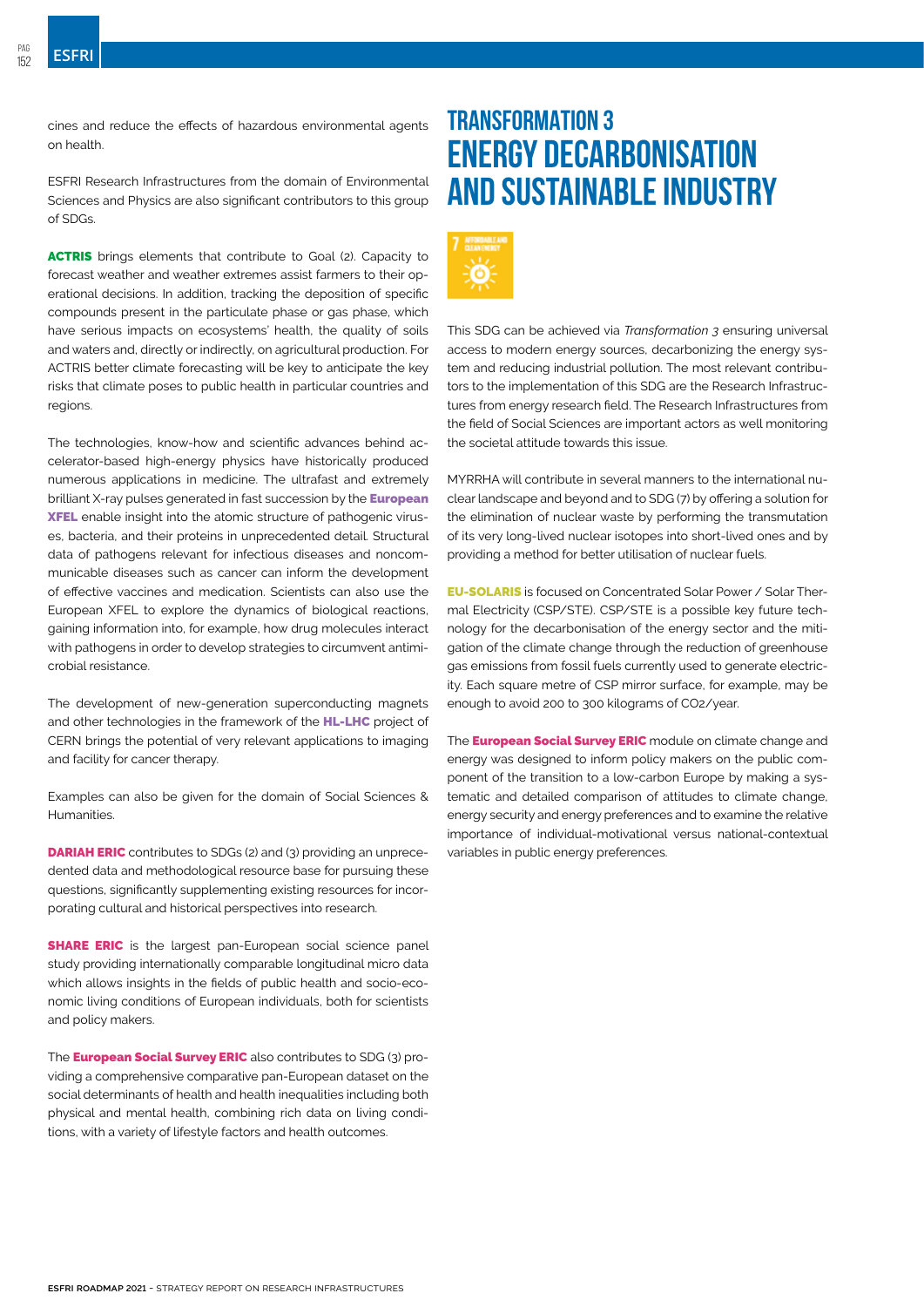### **TRANSFORMATION 4 sustainable food, land, water and oceans**



These SDGs are aimed by *Transformation 4*. They focus on integrated strategies on sustainable environment, land-use and oceans healthy for people. The most relevant contributors to the implementation of these SDGs are the Research Infrastructures from the research fields of environment.

**IAGOS** has provided continuous measurements of greenhouse gases and short-lived climate forcers on the global scale over more than 25 years. Being relevant to SDG (15), with respect to their reference to Air Quality issues, IAGOS provides essential information on the composition of the atmosphere over different regions. IAGOS data contribute to the improvement of air quality models allowing monitoring and forecast, and assessment of mitigation scenarios. IAGOS participates in projects on the impact of aviation on climate, it can play an important role in helping aviation industry to develop along a more environmentally sustainable path.

ACTRIS and ICOS ERIC are also a good example of a pan-European Infrastructures particularly relevant to the SDG (13), where the community's challenge is to provide decision makers with the scientific analyses they need to adapt to climate change impacts and build climate resilience.

**EURO-ARGO ERIC** as part of Argo international network creates a full-depth, fully global, multi-disciplinary ocean/climate observing system to document the physical and biogeochemical ocean state and its evolution, including global ocean warming, sea level rise, acidification, deoxygenation, and the changing carbon cycle, significantly contributing to SDG (13).

**EMBRC ERIC** aims to answer fundamental questions regarding the health of oceanic ecosystems in a changing environment, support life-science breakthrough discoveries with the use of marine biological models, and continue long-term marine monitoring efforts. EMBRC ERIC is a driver in the development of blue biotechnologies, supporting both fundamental and applied research activities for sustainable solutions in the food, health, and environmental sectors.

## **TRANSFORMATION 5 sustainable cities and communities**



These SDGs are in particular in focus of *Transformation 5* which strives for economically productive, socially inclusive and environmentally sustainable urban areas.

Helping planners to make cities more resilient to respond to heatwaves and associated impact on air quality, ACTRIS supports policies for air quality improvements.

EPOS ERIC, the European Plate Observing System, addresses SDG (11), contributing specifically to the indicator 11.b "By 2020, substantially increase the number of cities and human settlements adopting and implementing integrated policies and plans towards inclusion, resource efficiency, mitigation and adaptation to climate change, resilience to disasters, and develop and implement, in line with the Sendai Framework for Disaster Risk Reduction 2015–2030, holistic disaster risk management at all levels".

**DARIAH ERIC** Working Group on Digital Practices for the Study of Urban Heritage focuses on the study of digital methods and good practices of heritage and urban change, impact of urban development on cultural heritage as well as the identity of the city and the role of civil society. It reflects on the resilience of smart systems promoted today for user-personalization when interacting with city infrastructures.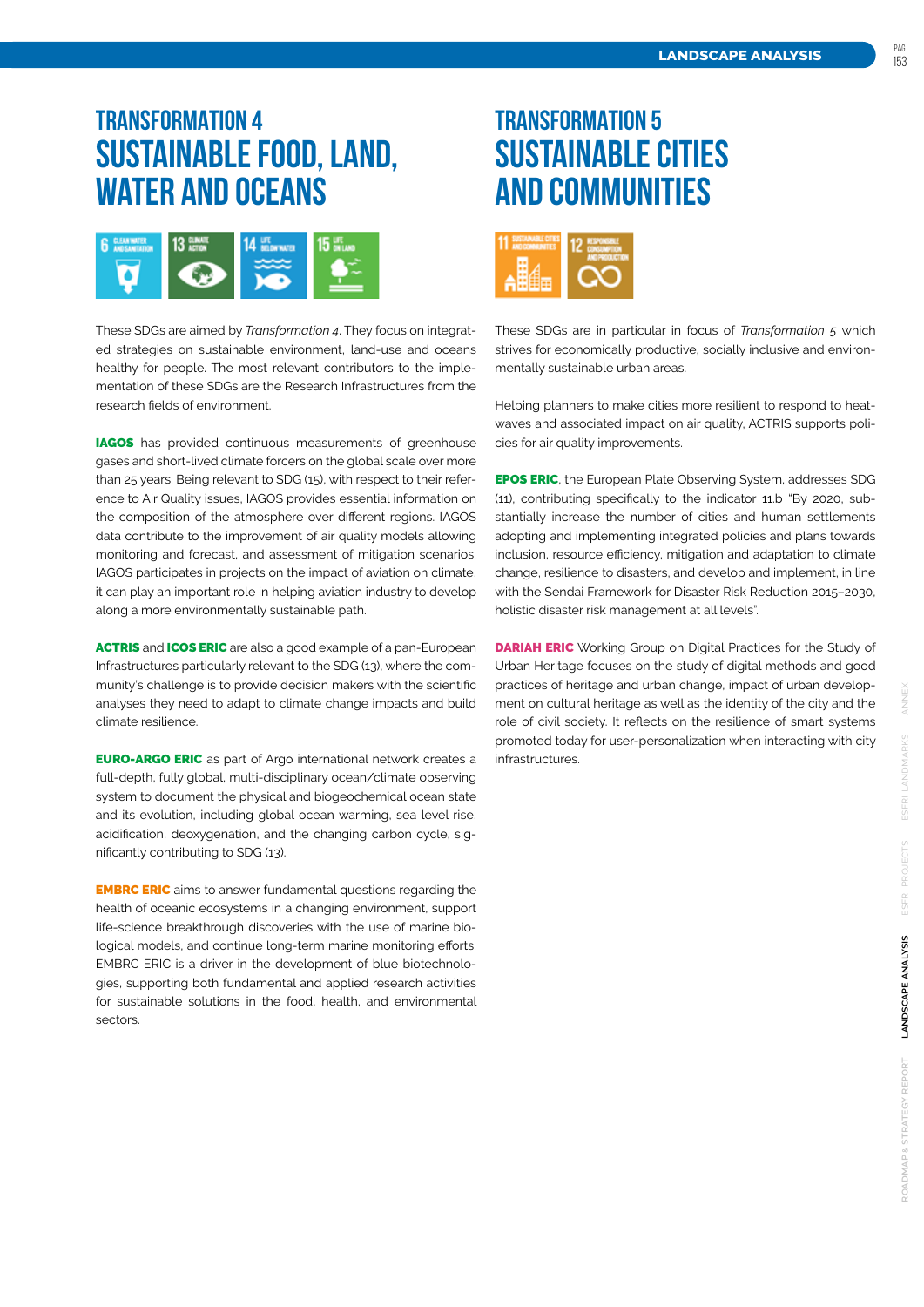### **TRANSFORMATION 6 digital revolution for sustainable development**



This SDG is aimed by *Transformation 6*, which focuses mainly on digital technologies and innovation. All the Research Infrastructures provide inputs to the digital transformation and the innovation-driven economy's growth, aligned with the European research and innovation strategy. A few examples from the domains of physics and medical research are given below to illustrate it, whereas a separate chapter which follows in this section treats particularly contribution of Research Infrastructures to digital transformation.

The research carried out at the **ILL** covers the full innovation cycle from fundamental research to technological application. The topic of materials for innovative and sustainable industry is relevant also for ESRF. The **ESRF EBS** is uniquely poised to support European industrial leadership on the circular economy and carbon-free life styles. Its unprecedented sensitivity and precision in advanced characterisation provides the researchers and industry with multiscale insight from the atomic to the macro scale into materials and products, as they are processed, as they age and are reused, fuelling the virtuous innovation cycle of materials making, characterising and modelling.

The **European Spallation Source ERIC** is working with more than 40 European partner institutions and more than 130 collaborating institutions worldwide under the in-kind model. With the in-kind model, partners supply equipment, design documentation, personnel or other services to support the construction of ESS. The model ensures that key technologies are cultivated and enhanced in member states supporting national institutes and industry thus fostering the European industry.

**EATRIS ERIC** has been leading the establishment of a global repurposing hub, whose aim it is to bring together global resources to collaborate and support high potential projects with high unmet medical need. EATRIS initiates and facilitates academia-industry collaborations between SME, large pharma and EATRIS member institutes. It supports the operations of Innovation Hubs, such as the EATRIS-GSK Imaging Hub, an international multi-site collaboration hub for the development of advanced imaging tools.

## **TRANSVERSAL SDG<sup>s</sup>**



Number (16) and (17) are the SDGs relevant to all Research Infrastructures in all scientific fields. These SDGs seek to promote peaceful and inclusive societies. These goals are in the heart of all the Research Infrastructures which by nature are remarkable examples of pan-European cooperation, as highlighted in some of the contributions below.

ELT at ESO, as one of the first intergovernmental scientific organisations, created by a treaty between Member States, represents a model for peaceful scientific cooperation between nations. CERN is another international organisation which promotes scientific collaboration and the values of science across governments and other stakeholders. In particular, the **HL-LHC** is being carried out as an international project with participants from all over the world. Besides, a project like HL-LHC requires strong partnership with industry, with significant knowledge transfer from research to the private sector.

**EMSO ERIC** is another excellent example of partnerships for the goals. It strongly supports the participative and transformative principle that underpins the UN Decade of Ocean Science for Sustainable Development.

A significant part of data integrated into **CLARIN ERIC** comes from parliaments and other public institutions. By providing sustainable access to such data in structured, annotated and unaltered form, adapted for automatic processing (easily searchable and retrievable), CLARIN contributes to targets related to SDG (16).

This short insight into the inputs of the Research Infrastructures to the agenda of the sustainable development reflects the crucial issue that all the Sustainable Development Goals are relevant and that most of the Research Infrastructures contribute to the development of several SDGs at the same time and with a very high impact. The ESFRI Research Infrastructures have demonstrated to be important tools to achieve the transformations required to realize the United Nations' Sustainable Development Goals for a better and more sustainable future for all by 2030.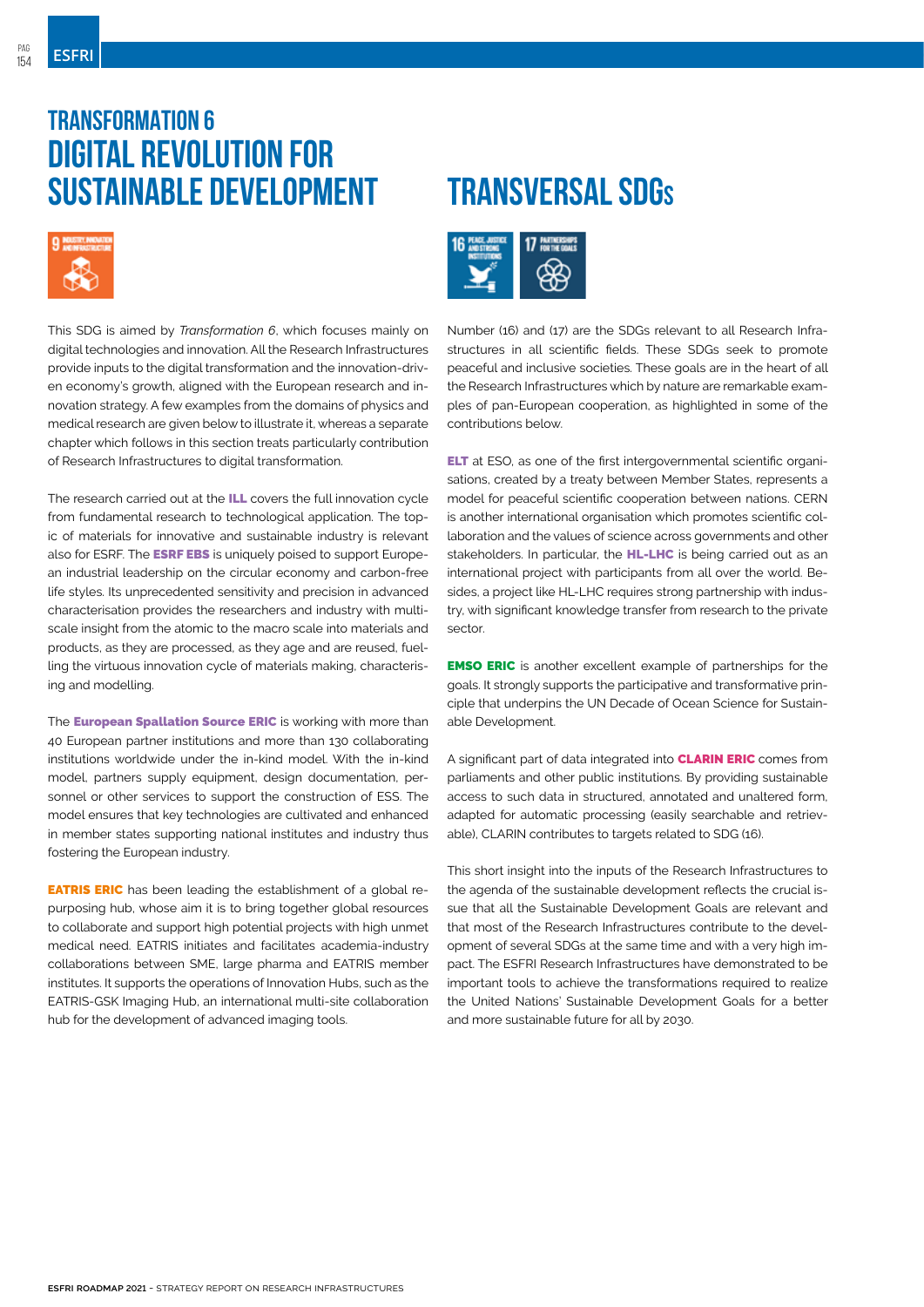pag

# <span id="page-8-0"></span>**ESFRI RIs IN RESPONSE TO EMERGENCIES**

## **EXAMPLES FROM THE COVID-19 CRISIS**

ESFRI RIs demonstrated an enormous capacity to respond to the emergency represented by COVID-19 pandemics, by rapidly revising/adapting their access programmes operations and delivering their services, including *ad hoc* new services to support research related to COVID-19.

RIs in the health domain were at the forefront and immediately acted, being able to offer all the necessary services in the whole pipeline of vaccine and therapeutics development, for the research on diagnostic tools and the analysis of the direct and indirect impact of the crisis. To facilitate COVID-19 related research, fast-track access calls were issued and publicized through the RIs websites, which were continuously updated. The information was also promptly collected on the Life Sciences Research Infrastructures (LS RIs) website**<sup>2</sup>** providing the users community with a comprehensive set of available services and resources. ESFRI also gathered information on COVID-19 related activities on its website**<sup>3</sup>** .

Open Science data were at the base of success stories since the current pandemic started – the genome of the SARS-CoV-2 virus was sequenced much quicker than for previous similar pathogens (such as MERS-CoV and Ebola) and deposited in the public domain. This allowed other scientists to start studying the virus and tracking its spread. Likewise, research data on the COVID-19 disease has been readily made available in the public domain, thereby helping our clinical understanding of its effects, and informing the development of treatments and tracking new variants of the virus through genomic sequencing and coordinated data-sharing efforts. **ELIXIR** has played a key role in mobilizing public data infrastructure to enable research data-sharing via the COVID-19 Data Portal**<sup>4</sup>** , a single entry point that provides free and open access to viral sequence data and other relevant data including proteins, imaging, expression data and literature relating to COVID-19 and SARS-CoV-2. The establishment of the effort and connections across Europe to national-level initiatives has been supported through uplifts to the Horizon 2020 ELIXIR-CONVERGE and EOSC-Life projects result-

Life Sciences Research Infrastructures (LS RIs) *<https://lifescience-ri.eu/ls-ri-response-to-Covid-19.html>*

**3.** RIs against COVID-19 pandemic *[www.esfri.eu/Covid-19](http://www.esfri.eu/Covid-19)*

**4.**  COVID-19 Data Portal *<https://www.Covid19dataportal.org/>* ing in the development of a set of services that include databases, analysis tools and workflows, resources to make COVID-19 data 'FAIR' and significant computing resources. At the European policy level, both the ERA Versus Corona Action Plan**<sup>5</sup>** , and the HERA Incubator**6** programme have placed the European COVID-19 Data Platform at the centre of research data sharing efforts. The new HERA Incubator programme will indeed support the expansion of the COVID-19 Data Platform enabling Europe and scientists globally to respond better to other future pandemics and outbreaks of infectious disease as and when they occur.

Imaging technologies provided by **Euro-BioImaging ERIC** are powerful tools to study any infectious disease agent that might cause emergencies such as COVID-19 did. They are of key importance for studies on the structure and function of pathogens at the cellular level, to understand virus infection, binding, intracellular trafficking, replication, assembly, etc. They are also crucial in revealing how viruses affect the host cell physiology and how the virus-mediated disease condition may be targeted by drugs or other interventions. Imaging-related services are also needed in the discovery and development of new vaccines and virus-targeted drugs, e.g. imaging of immune cells to reveal binding of antibody components to viruses or viral replication inside the host cell. In the clinical field, PET-CT technologies allow imaging of the biodistribution of vaccines after administration. Image data services built on artificial intelligence and machine learning applications address the complexity of virus-mediated disease analysis, especially when combining advanced imaging data with cohort data and other large biomolecular datasets.

Structural biology technologies provided by **INSTRUCT ERIC** are central to the pharmaceutical field, in particular to determine the 3D structures of druggable proteins – and thus determine sites where small molecules might bind – or to characterize viral protein antigens or specific parts of them to unravel their interactions with human antibodies. Indeed, these technologies properly integrated produced the structural characterization of key proteins only weeks after the SARS-CoV-2 sequence was released. INSTRUCT ERIC X-ray, Cryo-EM and NMR centres have brought these technologies centre-stage in drug discovery and since then there is a strong commitment to prioritizing COVID-19 researches. INSTRUCT ERIC established also a Resource Centre with tools and information to assist research relating to SARS-CoV-2 and COVID-19. **2.**

| FRA Versus Corona Action Plan |                                                                                      |
|-------------------------------|--------------------------------------------------------------------------------------|
|                               | https://ec.europa.eu/info/sites/default/files/covid-firsteravscorona_actions.pdf     |
| HERA Incubator                |                                                                                      |
|                               |                                                                                      |
|                               | https://ec.europa.eu/info/news/eu-invest-eu150-million-research-counter-coronavirus- |
| variants-2021-feb-17 en       |                                                                                      |
|                               |                                                                                      |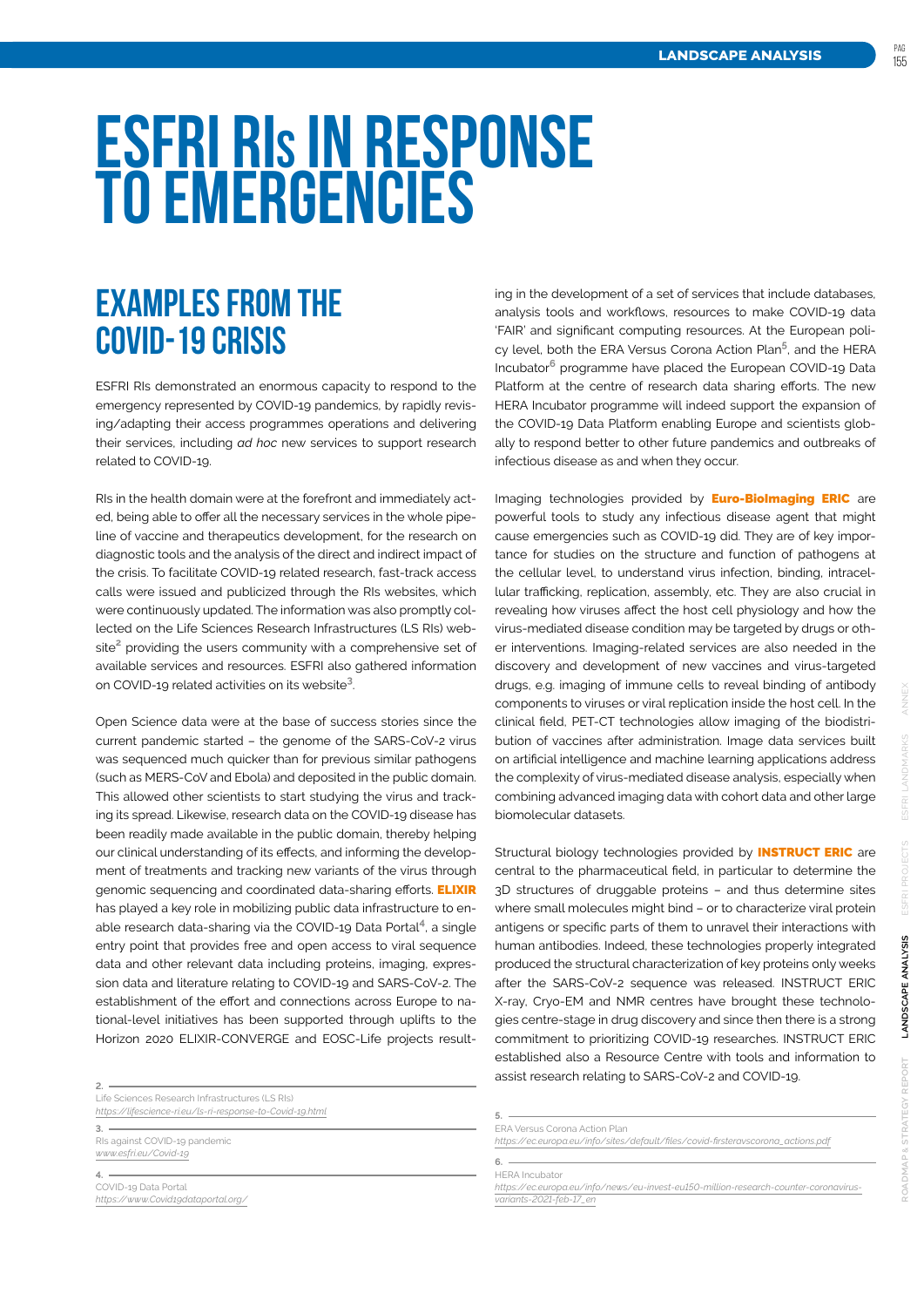**INFRAFRONTIER** rapidly evolved a broad portfolio of services to evaluate the potential of new anti-COVID-19 compounds and therapeutics on suitable humanized models as well as BSL3 laboratories for *in vivo* testing, through which the compounds can proceed to clinical testing. INFRAFRONTIER has also launched a new service call to provide researchers access to test their innovative and novel COVID-19 therapeutics in a standardized infection pipeline that uses preclinical models developed to study COVID-19 infection and its pathophysiological consequences, including the complete characterization of genes critically involved in the infection and the effect of the new anti-viral compounds.

Drug repurposing activities and high-throughput screening assays services made available by **EU-OPENSCREEN ERIC** are key to identify candidate molecules for COVID-19 therapeutics and, to this end, a collection of about 2,500 bioactive molecules from EU-OPENSCREEN was tested. All chemical and biological data are made available in EU-OPENSCREEN open access *European Chemical Biology Database***<sup>7</sup>** and the European COVID-19 Data Platform**<sup>4</sup>** . The EU-OPENSCREEN ERIC collection of about 1,000 fragments was used to identify novel binders to Nsp3, an essential component of the replication complex of the virus. Data for 24 compounds from the collection provided alternative starting points for the development of anti-COVID-19 therapeutics.

EATRIS ERIC provided to COVID-19 vaccine developers the *EAT-RIS COVID-19* Research Forum, quickly made publicly available and updated weekly, developed a self-test, which reached wide media coverage**8** and is working to develop and introduce to the market a nasal spray vaccine against COVID-19**9**.

ECRIN ERIC rapidly provided informatics services to harvest information on any COVID-19 actions in the biomedical fields. Within the EOSC-Life project, ECRIN developed a secure and GDPR-compliant patient-level data pilot repository linked to the EU COVID-19 data portal, enabling COVID-19 trial data sharing, while participating in the VACCELERATE project**10** is contributing to the activities for future pandemic preparedness (HERA Incubator).

Specific role in the infection threads plays **ERINHA**, a pan-European Research Infrastructure dedicated to the study of high-consequence emerging and re-emerging pathogens. ERINHA offers access to a large range of high containment *in vitro* and *in vivo*  capacities to facilitate a wide variety of studies on SARS-CoV-2/ COVID-19 and coordinates joint RI European activities regarding the service to vanquish COVID-19 pandemics.

Gargling test: Czech Republic trials faster & cheaper way to check for coronavirus *<https://www.youtube.com/watch?v=oOn3sQP92lg>*

**9.**

**10.**

**7.**

**8.**

*https://sciencebusiness.net/network-updates/university-eastern-finland-researchersintroduce-nasal-Covid-19-vaccine*

VACCELERATE project *https://www.vaccelerate.eu* Besides RIs in Life Sciences, also other RIs provided specific services during the COVID-19 crisis.

According to UNESCO<sup>11</sup>, the ocean can be an ally against COVID-19. Bacteria found in the deep sea are used to carry out rapid testing to detect the presence of COVID-19. Species found in the ocean offer an excellent promising future for pharmaceuticals. Years ago, research from the Woods Hole Oceanographic Institute identified microbes living in deep-sea hydrothermal vents harbour whose enzymes can be used in diagnostic tests, like those to detect the pandemics of AIDS and SARS. Their role has been revisited for COVID-19; they have been used to carry out rapid tests to detect the virus's presence. **EMSO ERIC** ecology and biodiversity services include developing samplers with other ERICs - EMBRC ERIC, Life-Watch ERIC - for DNA monitoring.

ACTRIS supported the authorities by securing the full documentation of atmospheric composition changes due to lockdowns in the various parts of Europe. The main goals were: i) to provide reliable estimates of effects of reduced emissions; ii) to open some atmospheric simulation chambers for testing protection gears such as face masks; iii) to support authorities by providing science-based analysis of current knowledge and finally; iv) to illustrate the complex interplay between emission restrictions and human behaviour, and the necessity for structural changes to reach the WHO air quality standards in Europe.

**FAIR** at GSI efforts have been providing new insights and new technologies that may help to fight the SARS-CoV-2 virus: i) ion radiation for vaccine development; ii) therapeutic effect of low-dose radiation in SARS-CoV-2 induced pneumonia; iii) Improved and fast virus detection with single nanopore membranes.

The biology laboratories of **European XFEL** joined DESY and its partners in the screening effort to find novel binding partners to inhibit two important SARS-CoV-2 proteins (main protease and papain-like protease) using drugs that are either already on the market for other diseases or in late clinical trials. In parallel, EuXFEL contributed to the international effort on COVID-19 research by preparing and supporting a variety of Covid-related experiments, utilizing liquid jet serial femtosecond X-ray crystallography (SFX) to investigate new structures and time-resolved SFX of COVID-19 proteins.

The particular contrast provided by neutron techniques by ILL helps scientists to determine how protein complexes function, as well as the specificity of protein interactions with membranes. Finally, neutron spectroscopy provides insight into the dynamics of the biological components, which may constitute the ultimate key to understanding their functionality.

**SKAO** played an active role in the COVID-19 pandemic response, with contributions spanning from managing the design and production of respiratory ventilators and 3D printing of Personal Protective Equipment to the development of educational online tools

COVID-19: the ocean, an ally against the virus *<https://en.unesco.org/news/covid-19-ocean-ally-against-virus>*

**11.**

European Chemical Biology Database *<https://ecbd.eu>*

University of Eastern Finland researchers introduce a nasal COVID-19 vaccine – Science Business, March 2021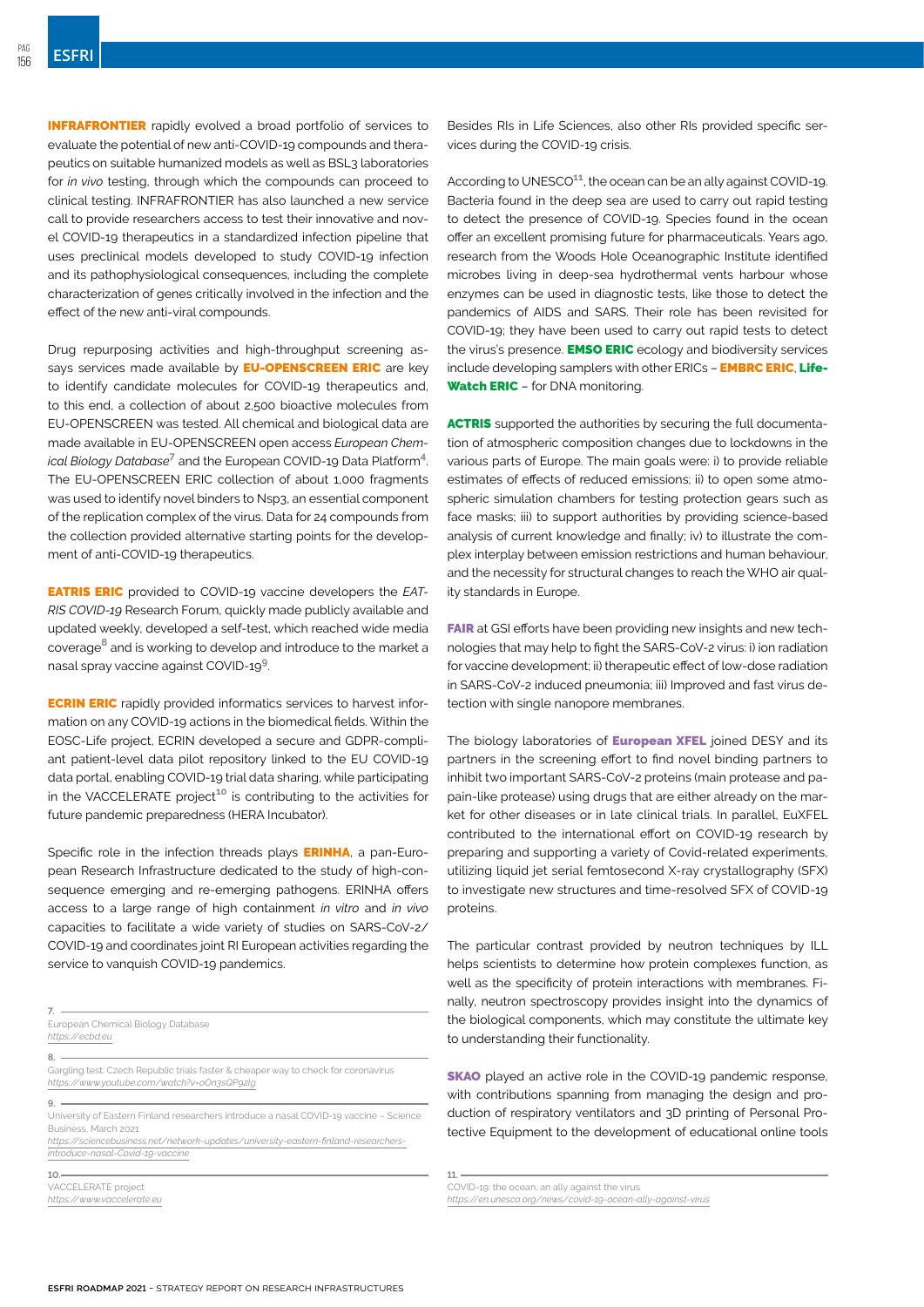pag

to support home-schooling or contributing to a public information campaign to combat misinformation, just to mention a few.

Feasibility studies in the **ESRF Extremely Brilliant Source**, the world's first high-energy fourth-generation synchrotron, have already demonstrated it can resolve unprecedented detail revealing the damage caused by COVID-19 on human lungs, linking from the major airways all the way down to the finest micro-vasculature in an intact lung. promises to develop a transformational X-ray tomography technology that will enable the scanning of a whole human body with resolution of 25 microns, thinner than a human hair – tens of times the resolution of a CT scanner. Further, it can then zoom into local areas with cellular-level imaging, or one micron – over 100x better resolution than a CT scanner.

PRACE has made computing time available at short notice throughout Europe for projects in connection with COVID-19**12**. Thirty different projects ranging from molecular biology to epidemiology were computed.

Also, RIs in the Social Sciences domain acted promptly to assess the impact of the pandemic on the society at large. A special Corona questionnaire included in the **SHARE ERIC** targeted telephone interviews (Computer-Assisted-Telephone-Interview, CATI) from June to August 2020, brought to release the Wave 8 COVID-19 data in December 2020, available for researchers all over the world to examine the health, social, economic and environmental situation of European citizens and beyond against the background of the pandemic. A further wave of telephone interviews of the SHARE Corona survey has been conducted in 2021. This study is the ideal database to study the non-intended socio-economic and health consequences of the epidemiological containment decisions and the long-term effects of the COVID-19 pandemic.

In its 2020-2021 round, the **European Social Survey ERIC** added a dedicated COVID-19 module to its longitudinal questionnaire including a number of health indicators. Combined with its core questionnaire, the dataset will enable ample opportunities for pre-post analyses of the wider social, economic and political consequences of the SARS-CoV-2 pandemic, for examining the medium and long term effects of the pandemic across countries and social groups, and for comparing policy responses and their outcomes in terms of social inequalities and social cohesion. At the same time the pandemic highlighted the fragility of relying on face to face fieldwork for RIs like the ESS. An alternative method has been developed to ensure data collection in 2021 can proceed. The need for a permanent panel infrastructure, reaching respondents by web and other non in-person methods, was underlined.

In June 2020 DARIAH ERIC launched a call under its bi-annual DARIAH Theme funding scheme entitled 'Arts, Humanities and COVID-19'. Projects being submitted to this call are being asked to explore how DARIAH ERIC will collect, curate, preserve and interpret the heterogeneous record of the experience of life and work in early 2020. DARIAH will also look for innovative projects explor-

**12.**

ing humanities contributions to understanding the virus and its impacts, and what the study of culture, the arts, values, practices and language can contribute to our response to this global challenge.

Through extending the collection of parliamentary datasets with curated collections of recent parliamentary debates about the corona dynamics, the European Research Infrastructure for language resources **CLARIN ERIC** set the basis for comparative research into how public bodies have responded to the crisis across countries.

The COVID-19 pandemic has demonstrated the capacity of the ES-FRI RIs to respond to emergencies providing specific services to support the science-led response to the COVID-19 outbreak and also the capacity in many cases to rapidly react and return to operate even during the lockdown period. The Covid crisis has massively accelerated some pre-existing trends, in particular digitalization. It has shaken the world, setting in motion a wide range of possible trajectories.

Perhaps the most important lesson learnt is that the ESFRI RIs ensure that research across all topics and areas can continue even during a big crisis. Not knowing where the next crisis may hit, the ESFRI RIs are preparing their research programme along all fronts including fundamental research trying to be ready to provide the necessary services to society.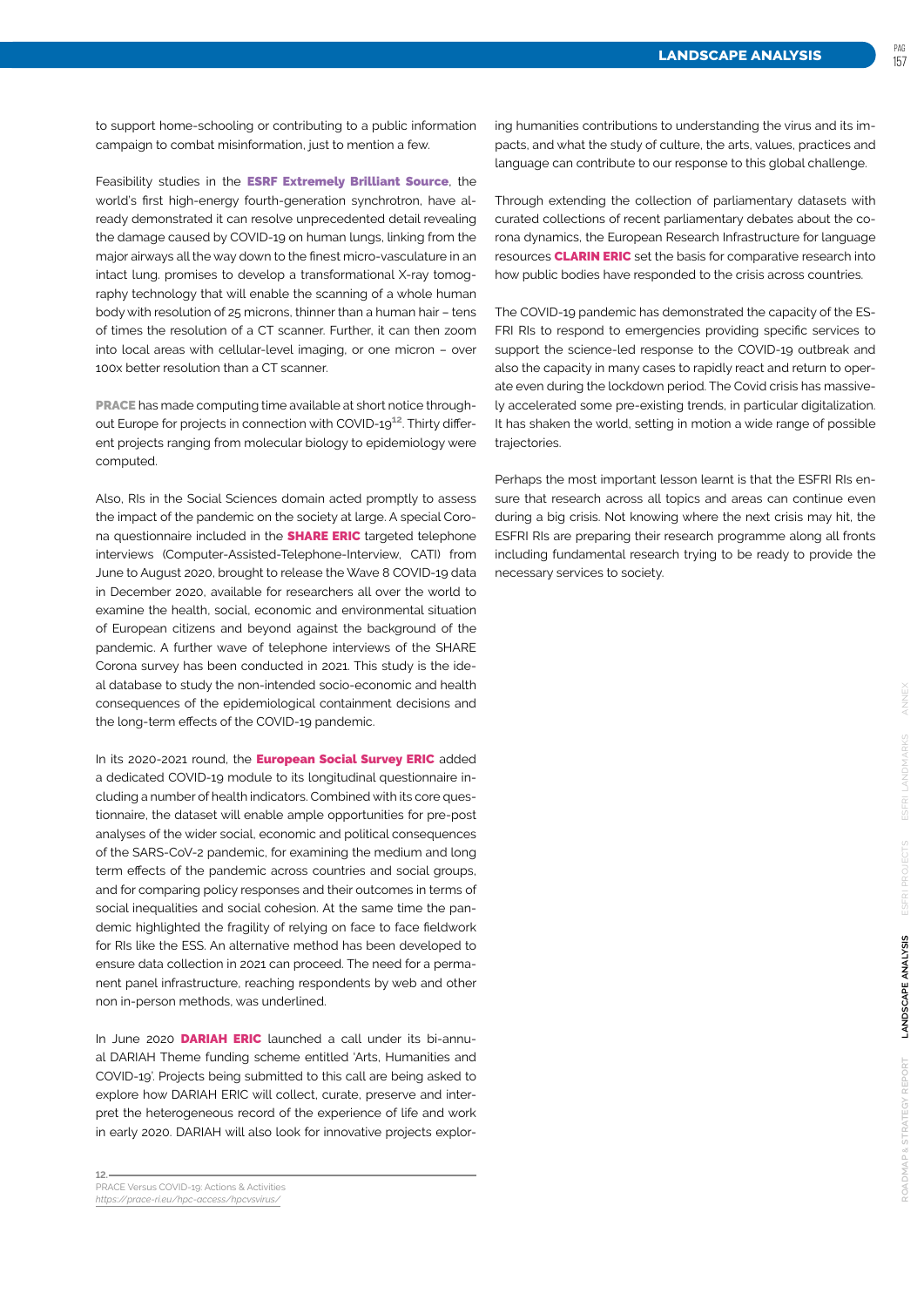# <span id="page-11-0"></span>**ESFRI RIs FOR DIGITAL TRANSFORMATION**

The digital transformation of Europe's economies and societies is accelerating. It is entering a next phase, where the technologies are gradually blurring the limits between the physical, digital and biological spheres and push the frontier of what computers are capable to do. These new technologies, progressively coming to maturity and impacting all sectors of our lives and of the economy, build on the use of data, and often require the critical mass of data, users and connected nodes to be viable.

ESFRI is an active actor of this European dynamics. As it was stated already in the ESFRI Roadmap 2018 (page 117), the pan-European e-Infrastructures for Networking, High-Performance Computing and High-Throughput Computing are already well-established and provide production services used by international research and Research Infrastructures projects.

The fundamental principles of Open Science form the basis of the European Open Science Cloud (EOSC) initiative which will offer researchers a virtual environment with open and seamless services for storage, management, analysis and re-use of research data, across borders and scientific disciplines by federating existing data infrastructures. EOSC will deploy a European Research Data Commons where data are findable, accessible, interoperable and reusable (FAIR), and also as open as possible.

## **CONTRIBUTION TO EOSC**

All the ESFRI RIs are at the forefront of data science. As providers of thematic quality data and services, which are FAIR compliant or are working to reach this objective, they have been making significant contributions to the cultural change towards open/FAIR data, open science and innovation, which is a main underlying concept for EOSC. On the other hand, RIs and their communities as key consumers/users of EOSC data and services within and across scientific domains, they are central for EOSC development, quality and sustainability. The broader the federation of thematic RIs in EOSC and the uptake of EOSC generic (horizontal) services, the better the chances for EOSC to be sustained in the longer term. Research Infrastructures are thus central in the research lifecycle and in all the aspects of Open Science and FAIR data/services inside the European Research and Innovation Area.

These activities are supported at EU level within the EOSC cluster projects which support also their participation and inputs to the development of the European Open Science Cloud. There are five thematic cluster projects – ENVRI-FAIR, EOSC-Life, ESCAPE, PaNOSC, SSHOC – who coordinate their actions towards EOSC and who are core partners in the EOSC Future project. It will integrate the services developed in the cluster projects to EOSC, making them fully compatible and accessible to the entire EOSC eco-system. The five science clusters bring together 72 world-class Research Infrastructures from the ESFRI Roadmap and beyond. The coordinators of the science cluster projects meet regularly to discuss joint activities, exchange views on technology choices and debate how the outputs from the projects can be best sustained once the projects end. The current dynamic between the science clusters may lead to a long-term collaboration for cross-disciplinary open science.

It is therefore a great opportunity and in the benefit of all stakeholders, including ESFRI RIs, thematic clusters and EOSC to make the most out of this venture. The experience gathered by ESFRI, ESFRI RIs and the ESFRI Clusters should be utilized to the maximum extent in the EOSC implementation, especially in this current second phase, fully reflecting the engagement and responsibility of RIs in and for Open Science. EOSC highlights the potential of the RIs with their data, software and services and their broader potential impacts. The RIs participation in the development of the EOSC are therefore a particularly vivid example to the digital transformation in the research and innovation field.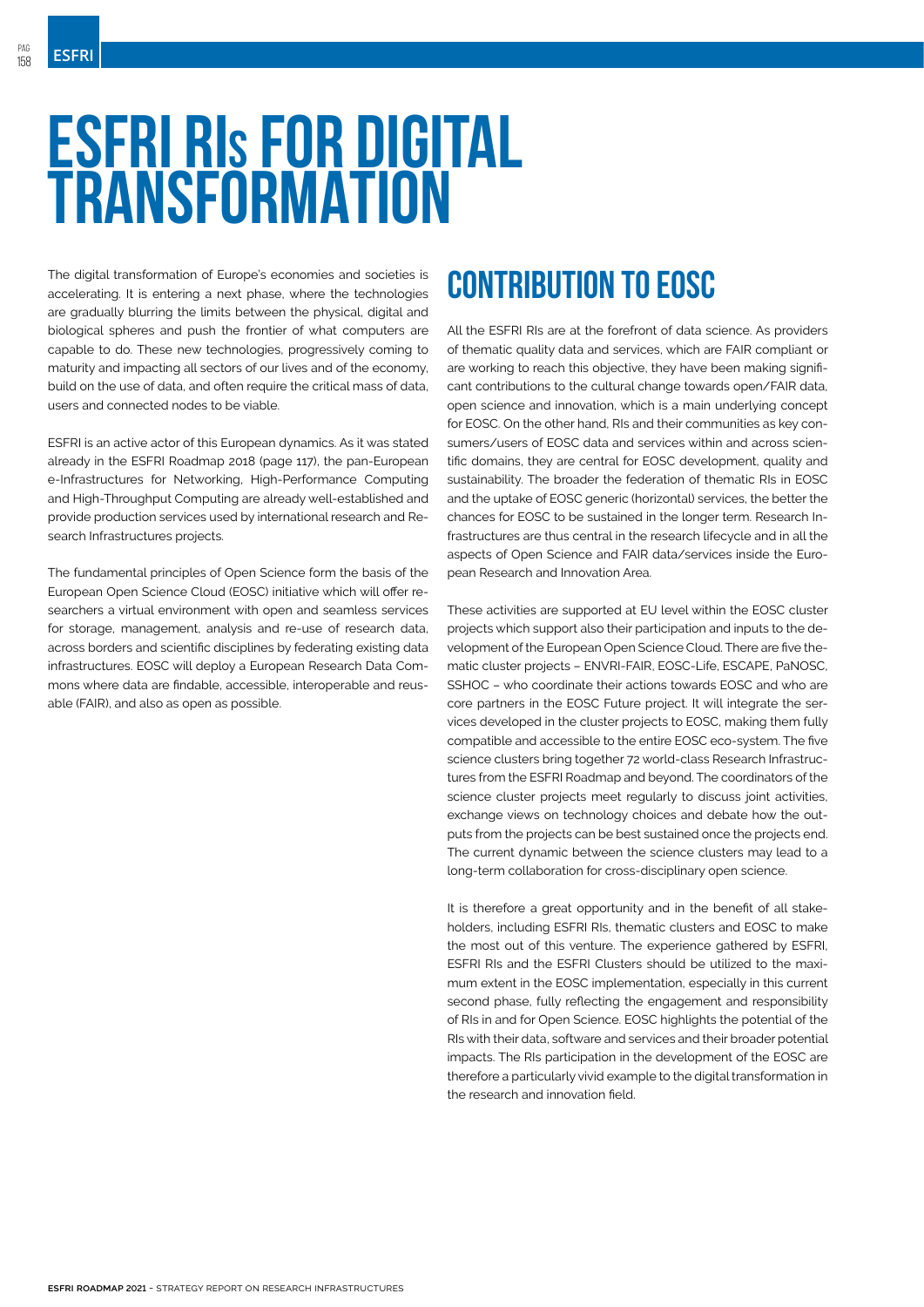## **OPEN SCIENCE**

Most of the RIs on the ESFRI Roadmap are at the forefront of Open Science movement and make important contributions to the digital transformation by transforming the whole research process according to the Open Science paradigm. The Research Infrastructures guarantee the quality of data and enable the exploration and use of data and codes produced by their users which can be the source of a new approach to the research questions, or at least lead to a reduction in research times and costs. There exist although differences in the concrete implementation of Open Science by Research Infrastructures. These differences are specific to each scientific field. The methods of producing research data are very different depending on the field of research and may have developed before the concept of Open Science was adopted.

Astronomy has a long history of open sharing of data and scientific findings, allowing a cumulative development of knowledge about our Cosmos and supporting the achievement of the conditions for transparency and international cooperation in science. In the modern era, astronomy is at the forefront of digitalisation for Open Science. ESO was early leader in this regard, establishing an open-access ESO Science Archive and setting up cooperative partnerships with other Research Infrastructures to ensure interoperability.

CTA is working to build an EOSC for astronomy, Astroparticle & Particle Physics and its application for science projects, including also a science analysis platform where the science community can access and combine data and analysis software from multiple ESFRIs and stage it for innovate analysis workflows, e.g. to perform multi-messenger analysis and push the digital transformation. Open science, and specifically the ability to find, access, inter-operate, re-use both **SKAO** data and software, is at the heart of SKAO's software development culture and practices. The scientific return of a project at the scale of SKAO will only be maximised if the data products can be accessed by future users, to answer as yet unforeseen questions. All the RIs from the environmental research field have a long tradition in providing open access to data. In particular, ACTRIS, IAGOS, ICOS ERIC and EURO-ARGO ERIC contribute with their data products to Copernicus, the European Union's Earth observation programme, which provides open data and services to benefit all European citizens.

EPOS ERIC provides: (a) a portal (Integrated Core Services-Central hub, ICS-C) integrating FAIRly digital assets from ~250 asset suppliers; (b) an appropriate governance, legal and financial framework tackling longterm sustainability to secure the assets and the ICS-C; (c) a suitable approach for sharing best practices among data providers, domain-specific geoscience organizations and EPOS ERIC. In EPOS assets represent data, scientific products, services and software for solid Earth science. The EPOS federated approach is aimed at engaging national and international Research Infrastructures to share data, making them accessible and usable.

In the health domain **ECRIN ERIC** has developed tools and services to optimise data management in clinical research. ECRIN developed a data centre certification programme based on about 100 criteria and 3-days site audits to ensure compliance with GCP, FDA and EU regulations. About 15 centres are currently certified in Europe, and the certification programme is now going global, with certified centres in Asia (two in Japan, one in Korea).

In the Social Sciences the principle of open science especially in relation to data access has been strong for many decades. The **European Social Survey ERIC** for example makes all of its data freely available without privileged access for non-commercial use around the world and has over 160,000 registered data users.

# **BIG DATA VOLUME**

Research Infrastructures constitute a central actor for the production or processing of research data because the majority of them produce, manipulate, process and/ or exchange data. The massive growth in demand for computing resources in recent years calls for a coherent and ambitious strategy at the levels of infrastructure capacity (networks, computing and processing, storage and archiving capacities), associated services, and more generally a rethinking of the place of research data.

User experiments at the **European XFEL** generate vast amounts of data in a very short period of time. The maximum burst data rate per scientific instrument that must be captured is currently 8 TB/s and translates, when operating scientific instruments in parallel, to a sustained data rate of over 40 GB/s. For a typical user experiment running over 6 days, this can lead to user datasets in excess of 1 PB. Together with the scientific user community, European XFEL is developing computational methods to efficiently analyse the data, both in real time and on the subsequently recorded data to derive meaningful scientific results.

The **HL-LHC** project presents unprecedented challenges in terms of data processing and storage. CERN operates a number of FAIR data related services that represent major contributions to EOSC, including access to petabytes of LHC experiments' data together with associated training material and software via the CERN Open Data Portal**13** according to a published open data policy**14**.

An important activity is currently being kicked off in **ESRF** for developing data compression algorithms. This is of high interest to all photon sources because all of them are confronted with a steady increase of the data produced by fast high-resolution detectors.

In the health scientific domain, over the last

**14.**

CERN Open Data Policy for the LHC Experiments<br>http://opendata.cern.ch/docs/cern-open-data-polic *[http://opendata.cern.ch/docs/cern-open-data-policy-for](http://opendata.cern.ch/docs/cern-open-data-policy-for-lhc-experiments)[lhc-experiments](http://opendata.cern.ch/docs/cern-open-data-policy-for-lhc-experiments)*

**<sup>13.</sup>**

CERN Open Data Portal *<http://opendata.cern.ch/>*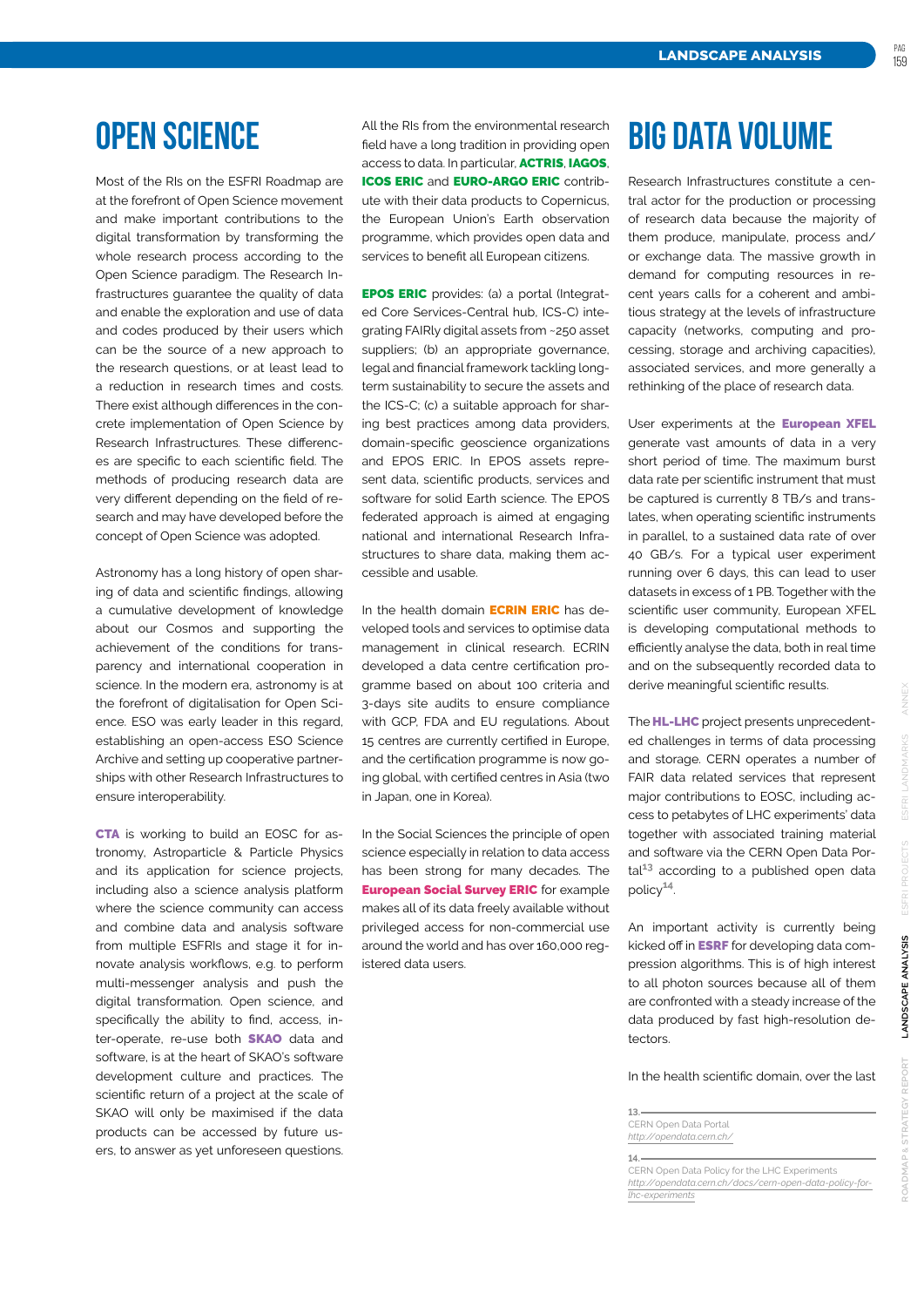decades, advances in technologies such as genome sequencing and mass spectrometry have resulted in ever larger volumes of valuable research data being generated. The computational biology enabled through this has transformed our understanding of life at all levels and forms. ELIXIR is a distributed, virtual infrastructure where users access online the many hundreds of digital services that are run by ELIXIR Nodes. These include databases, software tools, computing services, interoperability resources and standards, and training in how to use those.

Moreover, new methods in bioimage informatics, including machine-learning approaches and artificial intelligence, are developing at breath-taking speed, opening new and exciting possibilities to fully exploit FAIR image data for life scientists and beyond. Currently, biomedical and life science researchers produce large-scale image data and, therefore, have acute needs for advanced image data analysis and imaging bioinformatics. However, these researchers are often equipped with limited computational resources and basic informatics skills. Consequently, they are not yet enabled to implement and use complex analysis workflows or to make their image data FAIR.

**Euro-BioImaging ERIC** is working to change this. Through Euro-BioImaging, users already can archive their image data and have access to community-accessible tools for image analysis and processing that can be used via the cloud (as part of EOSC-Life). Euro-Bio-Imaging aims to fuel the new discipline of imaging bioinformatics and to integrate data research across different scientific domains to address larger questions and key societal challenges, e.g. health and ageing, climate change, and food security.

RIs in the Environmental domain produce vast amounts of data with on average a good level of Fairness. However, to study complex phenomena as the Earth System or the Climate System there is a need to increase High-Performance computing resources.

In data-intensive industries access to very large volumes of high-quality data is of primary importance. The most important tech companies are not based in Europe, consequently their activities aimed at acquiring huge amounts of data do not always meet European standards, especially when it comes to privacy and data protection. **CLARIN ERIC** offers a more sustainable alternative, emphasising the quality of data (which are accompanied with metadata and annotations) over the quantity. CLARIN data and tools can be used to develop, train and evaluate many language-related data-intensive technologies, such as Machine Translation, Automatic Text Simplification or Automatic Text Summarisation, Automatic Text Generation, Knowledge Extraction or Machine Learning. The multilingual and multimodal character of the data and resources available through CLARIN promotes a culture of global citizenship and appreciation of cultural diversity, which is also another contribution to shaping digital transformation in alignment with Europe's values.

# **DIGITAL INNOVATION**

The European Strategy of shaping Europe's digital future can strongly be supported by large-scale RIs that have already proven to be an excellent environment for creating digital innovations. The associated cutting-edge research is always driven by novel technological opportunities, including digital technologies. Big Data, Data Processing and Analysis, Data access, High Data Rates, Modern Computing technologies are nowadays extremely important to face many global challenges (climate, environment, health, including the COVID-19). These are indeed common RI tools which are constantly evolving towards innovations on the grounds of RIs. A great example of very recent innovations in the field of digital technologies for competitiveness and fit for the Green Deal is a direct spin-off of the FAIR project, an innovative energy-efficient and sustainable data center called Green IT Cube which is currently one of the most efficient scientific computing centers in the world, using an innovative patented water cooling system of the racks and making it thus a great example of the digital sector's policy to minimize carbon emission.

As a major analytical research facility, the ILL relies heavily on IT infrastructure to convert its experimental output into scientific knowledge. In this context, digital transformation holds the promise of major disruptive innovation. Machine learning can be applied to the recognition of patterns within the experimental data, making it possible to optimise the measurement strategy and fine-tune instrument parameters during operation and development. The ESRF has started an ambitious programme to work on machine learning methods. Machine learning is of importance for reducing noise in the data, automatically detect patterns which otherwise would go unnoticed, and for optimizing experimental conditions allowing to shorten the time required for the data acquisition process.

ACTRIS provides access to users to Virtual Research Environment to conduct specific experiments, simulations, and online data processing. LifeWatch ERIC seeks to understand the complex interactions between species and the environment, taking advantage of High-Performance, Grid and